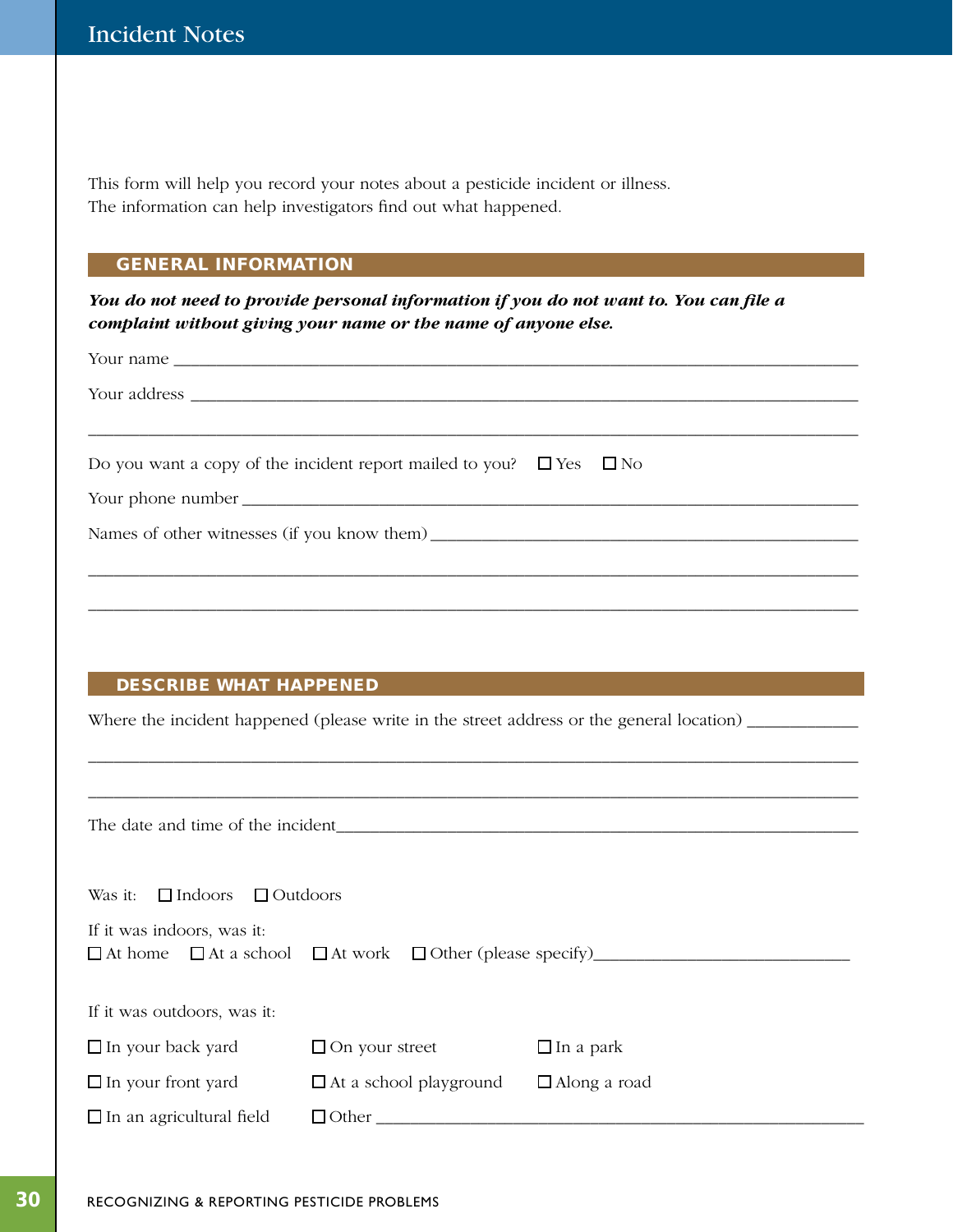|                                               |                                                                              | What did you see? Describe what happened. For example, did you see a pesticide application nearby?<br>Was there a spill or a leak? Was the pesticide being sprayed? Being mixed? Transported? ____________ |
|-----------------------------------------------|------------------------------------------------------------------------------|------------------------------------------------------------------------------------------------------------------------------------------------------------------------------------------------------------|
|                                               |                                                                              |                                                                                                                                                                                                            |
|                                               | If you saw it, describe the equipment being used to apply the pesticide      |                                                                                                                                                                                                            |
|                                               | $\Box$ A tractor. Was the tractor spraying up or down? $\Box$ Up $\Box$ Down |                                                                                                                                                                                                            |
|                                               | $\Box$ A hand-held or backpack sprayer $\Box$ A helicopter                   | $\Box$ An airplane                                                                                                                                                                                         |
|                                               |                                                                              |                                                                                                                                                                                                            |
| Did you see any dust or particles? $\Box$ Yes | $\square$ No                                                                 | Use this space to makes notes about the color, license number, or other markings on the equipment                                                                                                          |
| Describe the weather:                         |                                                                              |                                                                                                                                                                                                            |
| Wind                                          | Wind direction from the:                                                     | <b>Skies</b>                                                                                                                                                                                               |
| $\Box$ No wind                                | $\Box$ North                                                                 | $\Box$ Clear                                                                                                                                                                                               |
| $\Box$ Light breeze                           | $\Box$ South                                                                 | $\Box$ Cloudy                                                                                                                                                                                              |
| $\Box$ Medium wind                            | $\square$ East                                                               | $\Box$ Foggy                                                                                                                                                                                               |
| $\Box$ Strong wind                            | $\square$ West                                                               | $\Box$ Raining/drizzling                                                                                                                                                                                   |
| $\Box$ Gusty winds                            |                                                                              |                                                                                                                                                                                                            |
|                                               |                                                                              | If you know, what was the name of the pesticide?                                                                                                                                                           |
|                                               |                                                                              | If you know the name of the company, utility, or government agency doing the application (for                                                                                                              |